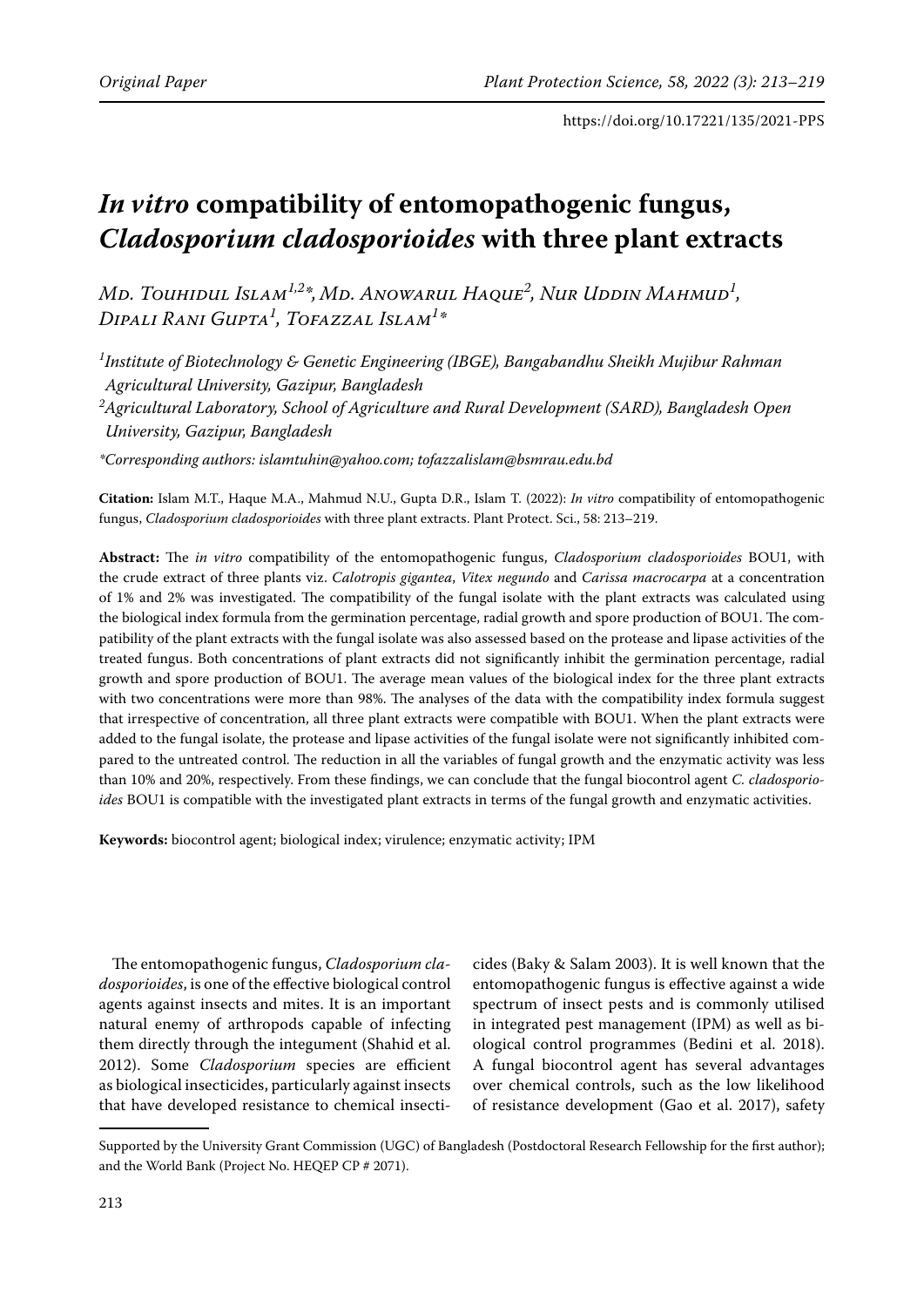to non-target organisms (Roy & Pell 2000), decreased negative impacts on human health (Baltazar et al. 2014), and lower risks of environmental contamination (Goettel & Johnson 1994).

Plant extracts and phytochemicals have already been recognised as antifeedants, repellents and insecticides (Rajendran & Sriranjini 2008). Plant extracts with hundreds of identified and isolated active substances are considered alternatives to synthetic chemicals for pest management against a wide range of pests (Isman 2006; Regnault-Roger & Philogène 2008). Because of the presence of the diverse chemical arsenal of secondary metabolites in plant extracts, the application of these natural materials limit damage in plants inflicted by herbivorous insects and plant pathogens (Jaber et al. 2018). *Calotropis gigantea*, *Vitex negundo* and *Carissa macrocarpa* are native medicinal plants in Bangladesh well-known for their insecticidal principles. The insecticidal activity of the *C. gigantea* L. flower extract (Habib & Karim 2016) and root bark extract (Alam et al. 2009) against *Tribolium castaneum* Herbst has been demonstrated. The extracts of *Calotropis* sp. are known to inhibit the stem and root borer of rice, soil-dwelling insects, the cotton caterpillar and sucking insects of sugarcane and the mustered saw fly (*Athalia proxima*) (Srivastava et al. 2006). Extracts of *C. gigantea* are inhibitory against many crop pests resistant to synthetic compounds (Mandepudi et al. 2012). Similarly, *V. negundo* extracts are effective in controlling *T. castaneum* (Haridasan et al. 2017) and *Aedes aegypti* (Chandrasekaran et al. 2019). *C. macrocarpa* extracts can control *Aphis fabae*  Scopoli (Mohmed 2019).

By combining the entomopathogenic fungus with plant extracts, there is an increase in the efficiency and an acceleration in the insect mortality (Serebrov et al. 2005; Purwar & Sachan 2006; Asi et al. 2010). The appropriate use of an entomopathogenic fungus and plant extracts can play a significant role in sustainable crop production by providing a stable pest management programme. The technology of IPM operates throughout the world as a part of the management of pests in agriculture, forestry and greenhouse horticulture. With the increasing resistance of many insect pest species to chemical insecticides, pest control strategies are slowly shifting towards more sustainable, ecologically sound and economically viable options (Chidawanyika et al. 2012). Isman (2006) reported that the entomopathogenic fungus can be better applied in combination or rotation with plant extracts, rather than as a stand-alone. To reduce the chemical insecticides for pest control and minimise the environmental hazard, a biologically based pest management strategy is needed (Chidawanyika et al. 2012).

Integrated pest management (IPM) is a sustainable approach to crop protection using a decision support system to select pest control tactics, and integrate them into a management strategy, and environmental impacts (Kogan 1998). For the successful establishment of an IPM programme using a biocontrol agent with a plant extract, it is a prerequisite to evaluate the *in vitro* compatibility between the factors before being used in field conditions. Therefore, the present study was conducted to investigate the *in vitro* compatibility of *C. cladosporioides* BOU1 with three plant extracts viz. *C. gigantea*, *V. negundo* and *C. macrocarpa*.

## **MATERIAL AND METHODS**

**Study organism and plant extracts.** *Cladosporium cladosporioides* (Davidiellaceae, Capnodiales) (Fresen.) de Vries, BOU1 is a novel fungal biocontrol agent that was screened by Islam et al. (2019), which was originally isolated from the brown planthopper, *Nilaparvata lugens* (Stål) (Hemiptera, Delphacidae), of rice from a farmer's rice field in Gazipur, Bangladesh; and characterised by a molecular analysis (GenBank accession number MG654669). The fungus was cultured on a PDA (potato dextrose agar) medium. The leaves of three plants, *Calotropis gigantea* (Family: Apocynaceae), *Vitex negundo* (Family: Lamiaceae) and *Carissa macrocarpa* (Family: Apocynaceae), were obtained from the Botanical Garden of Bangladesh Agricultural University, Mymensingh, Bangladesh. The leaves were dried in the shade, and 50 g of each dried plant leaves were pulverised using a mechanical blender. The powdered dried leaves were dissolved in 500 mL ethyl acetate and kept at room temperature for three days with occasional shaking. The ethyl acetate extracts were filtered and the filtrates were evaporated to dryness *in vacuo* using a rotary evaporator at 45 °C. The ethyl acetate extracts were dissolved in 50 mL MeOH and partitioned with *n*-hexane to remove the low polar oily substances. After partitioning, the *n*-hexane fraction was discarded and the MeOH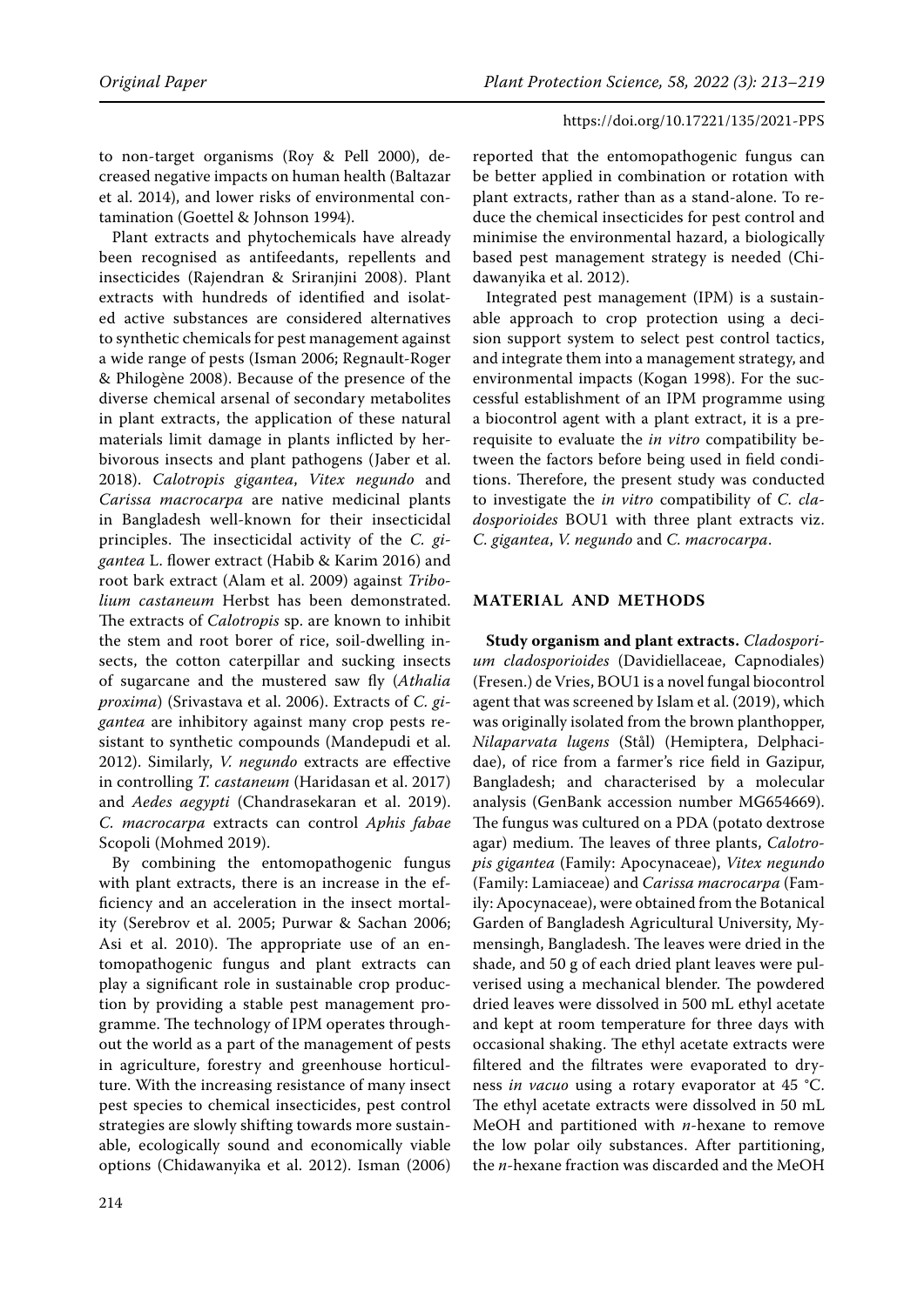fraction was evaporated *in vacuo* to dryness. After drying, 113, 130 and 124 mg extracts were obtained from *C. gigantean*, *V. negundo* and *C. macrocarpa*, respectively. These extracts were used for further studies.

**Compatibility calculation.** The compatibility of the biocontrol agent, *C. cladosporioides* BOU1 at two concentrations viz. 1% and 2% of three plant extracts, *C. gigantea*, *V. negundo* and *C. macrocarpa*, was estimated from the germination percentage of the conidia, the radial growth of the mycelia and the spore production containing 1 mL of the plant extract with the PDA into each Petri dish. The germination percentage of the conidia was assessed by inoculating 0.5 mL of the conidial suspension  $(1 \times 10^6 \text{ conidia/mL})$  in each Petri dish containing PDA. The Petri dishes were incubated at  $25 \pm$ 1 °C, 70  $\pm$  10% relative humidity and a light: dark of 12:12 photoperiod for 24 hours. Three separate microscopic fields on the Petri dishes were observed for germination at 40× magnification for each treatment and 100 conidia were observed randomly in each field. For the radial growth and spore production, the conidia of *C. cladosporioides* were suspended in the respective aqueous solution  $(1 \times 10^5 \text{ conidia/mL})$  containing PDA into each Petri dish. The isolate was point inoculated into the centre of the agar with a  $5 \mu L$  conidial suspension and the Petri dishes were incubated the same as the germination assay. The measurements of the radial growth of the mycelia were investigated after 14 days of inoculation. The conidia from six randomly selected plates from each treatment were dislodged by 50 mL of 0.02% Tween-80 and agitation for 15 minutes. Then, the conidia were counted using a compound microscope with a haemocytometer. Thereafter, the *in vitro* compatibility of the plant extracts with the fungal isolate was calculated using the biological index (*BI*) formula according to Rossi-Zalaf et al. (2008) as:

$$
BI = \frac{47 \times VG + 43 \times SPO + 10 \times GERM}{100} \tag{1}
$$

where: *BI* – biological index; *VG* – percentage of vegetative growth compared to the control; *SPO* – percentage of sporulation compared to the control; *GERM* – percentage of conidia germination compared to the control.

The effect of the plant extracts on the fungal isolate was classified based on: toxic = *BI* between

0 and 41; moderately toxic = *BI* between 42 and 66; and compatible = *BI* greater than 66.

**Enzymatic activities of biocontrol agent to plant extracts.** The activities of two enzymes, viz. protease and lipase of *C. cladosporioides,*  to three plant extracts at two concentrations of 1% and 2% were evaluated for the virulence of this biocontrol agent (Islam et al. 2019). Without the plant extract served as the control. For both enzyme assays, 150 mL Erlenmeyer flasks containing 50 mL of PDA were sterilised by autoclave. After cooling, 5 mL of the fungal suspension ( $1 \times 10^7$  conidia/mL) was inoculated to each flask and incubated at 37 °C with continuous shaking at 180 rpm for five days; thereafter, the individual enzyme activity was determined as described by Islam et al. (2019).

**Statistical analysis.** The experiment was carried out in a complete randomised design (CRD) with six replications. Data on the germination percentage, radial growth and spore production were analysed with a two-way analysis of variance (ANOVA) between three plant extracts and two concentrations (plant extract  $\times$  concentration). Data on the biological index were analysed with a one-way ANOVA. The mean value of the control treatment of three growth parameters and two enzymatic activities of *C. cladosporioides* were calculated from six replicates by MS Excel. Thereafter, the reduction percentages were calculated replicate wise individually as:

$$
\%Reduction = \frac{\text{control - treatment}}{\text{control}} \times 100 \tag{2}
$$

After calculating the reduction percentage of all the variables of *C. cladosporioides*, they were analysed individually with a one-way ANOVA. The statistical analyses were performed using SAS software (SAS Institute, Inc., version 3.6). The means were separated using the least significant difference test at a 5% level of significance.

### **RESULTS**

Both concentrations of the plant extracts did not significantly inhibit the germination percentage, radial growth and spore production of BOU1 in a dose-depended manner. The interaction of the factors, i.e., plant extract  $\times$  concentration was nonsignificant on the conidial germination (%), radial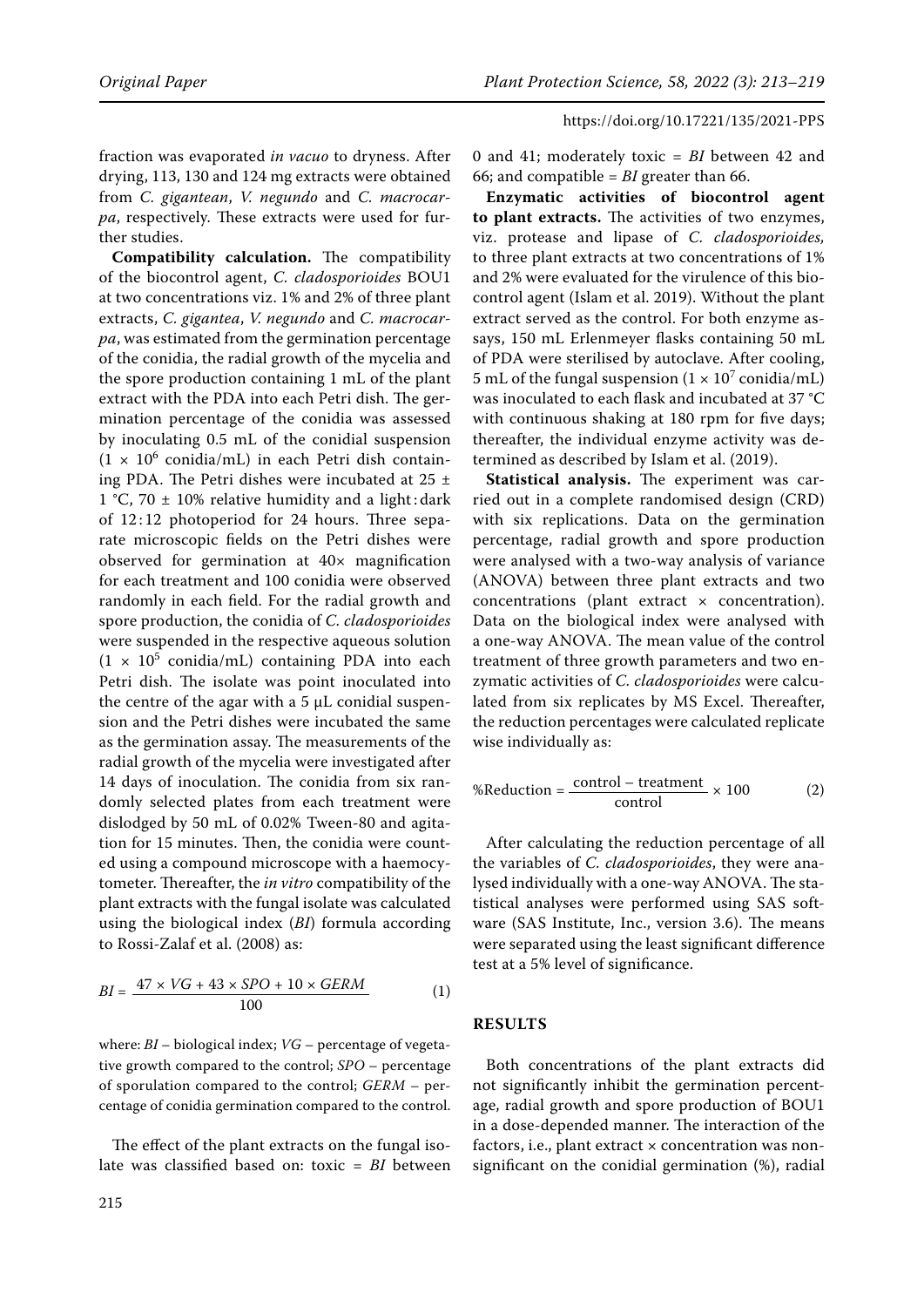Table 1. Interaction (plant extract  $\times$  concentration) effect of the three plant extracts, *Calotropis gigantea*, *Vitex negundo* and *Carissa macrocarpa*, with two concentrations, 1% and 2%, on the germination percentage, radial growth (cm) and spore production ( $1 \times 10^5$  conidia/mL) of the fungal isolate *Cladosporium cladosporioides* BOU1

| Variable         | <i>F</i> -value | df   | P-value |
|------------------|-----------------|------|---------|
| Germination      | 0.773           | 7.47 | 0.58    |
| Radial growth    | 0.934           | 7.47 | 0.35    |
| Spore production | 2.521           | 7.47 | 0.062   |

Data were analysed with a two-way ANOVA between three plant extracts and two concentrations (least significant difference test,  $P < 0.05$ )

growth of mycelia and spore production of *C. cladosporioides* (Table 1). The germination (%) of *C. cladosporioides* exposed to all the plant extracts in both concentrations was higher than 95% (tabulated data were not shown). Incorporating the plant extracts into the PDA medium insignificantly reduced the mean radial growth and spore production of the fungal isolate incubated for 14 days (the tabulated data are not shown). The reduction (%) in the growth parameters of the fungal isolate were calculated from all the treatments over the control one. The reduction (%) in the germination (%)  $(F = 5.13; df = 5, 35; P = 0.001 6);$  radial growth  $(F = 2.16; df = 5, 35; P = 0.017)$ ; and spore production ( $F = 7.18$ ; df = 5, 35;  $P = 0.0002$ ) of the fungal isolate were significantly different among the treatments (Table 2). Significant differences were also observed on the biological index among the treatments (*F* = 2.75; df = 5, 35; *P* = 0.036 7). The mean values of the biological index for all three plant extracts with two concentrations were more than 98%. According to the compatibility index formula, all three plant extracts with two concentrations are compatible with *C. cladosporioides* (Figure 1).

The physiological responses of the biocontrol agent *C. cladosporioides* to the two doses, 1% and 2% of the plant extracts, of *C. gigantean*, *V. negundo* and *C. macrocarpa* were assessed based on the protease and lipase activities of the treated fungus. When the plant extracts were added into the fungal isolate, the physiological responses as well as protease and lipase activities of fungal isolate were a little bit inhibited when compared with their respective controls. The one-way ANO-VA results showed a reduction in the percentages of the protease (*F* = 16.34; df = 5, 35; *P* < 0.000 1) and lipase  $(F = 16.26; df = 5, 35; P < 0.000 1)$  activities were significantly different among the treatments (Table 2). The reduction in all the variables of the fungal growth and the enzymatic activity was less than 10% and 20%, respectively.

### **DISCUSSION**

A biocontrol agent is an essential component of an integrated pest management (IPM) programme

Table 2. Effect of the three plant extracts, *Calotropis gigantea*, *Vitex negundo* and *Carissa macrocarpa*, with two concentrations, 1% and 2%, on the reduction percentage  $(±$  standard error) of three growth parameters, germination percentage, radial growth (cm) and spore production (1  $\times$  10<sup>5</sup> conidia/mL); and two enzymatic activities, protease and lipase, of the fungal isolate *Cladosporium cladosporioides* BOU1 over the control

|                      | %Reduction of fungal growth and enzymatic activity of C. cladosporioides |                               |                         |                         |                             |  |  |
|----------------------|--------------------------------------------------------------------------|-------------------------------|-------------------------|-------------------------|-----------------------------|--|--|
| Plant extract        | fungal growth                                                            |                               |                         | enzymatic activity      |                             |  |  |
|                      | germination                                                              | radial growth                 | spore production        | protease                | lipase                      |  |  |
| $C.$ gigantea $(1%)$ | $3.38 \pm 0.03^b$                                                        | $4.59 \pm 0.10^b$             | $3.6 \pm 0.09^{\rm b}$  | $9.61 \pm 0.76^{\rm b}$ | $7.82 \pm 0.59^{\rm b}$     |  |  |
| C. gigantea (2%)     | $6.09 \pm 0.06^a$                                                        | $5.82 \pm 0.08$ <sup>ab</sup> | $9.44 \pm 0.11^a$       | $15.78 \pm 1.13^a$      | $14.59 \pm 1.11^a$          |  |  |
| V. negundo (1%)      | $3.72 \pm 0.05^{\rm b}$                                                  | $5.21 \pm 0.08^b$             | $5.67 \pm 0.22^b$       | $9.51 \pm 0.82^b$       | $7.82 \pm 0.62^b$           |  |  |
| V. negundo (2%)      | $6.09 \pm 0.08$ <sup>a</sup>                                             | $5.88 \pm 0.10^{ab}$          | $9.18 \pm 0.06^a$       | $16.47 \pm 1.06^a$      | $18.34 \pm 1.06^a$          |  |  |
| C. macrocarpa (1%)   | $4.06 \pm 0.07^{\rm b}$                                                  | $5.21 \pm 0.06^b$             | $5.28 \pm 0.05^{\rm b}$ | $9.84 \pm 0.85^{\rm b}$ | $7.09 \pm 0.65^{\rm b}$     |  |  |
| C. macrocarpa (2%)   | $6.43 \pm 0.06^a$                                                        | $7.40 \pm 0.08$ <sup>a</sup>  | $8.89 \pm 0.08^a$       | $18.14 \pm 1.08^a$      | $17.67 \pm 1.08^{\text{a}}$ |  |  |

a,bMeans with the same letter within the same column are not significantly different (least significant difference test, following a one-way ANOVA: *P* < 0.05)

The reduction percentages of the variables were calculated as: %reduction =  $[(control - treatment)/control] \times 100$ , for details, please see the Material and methods section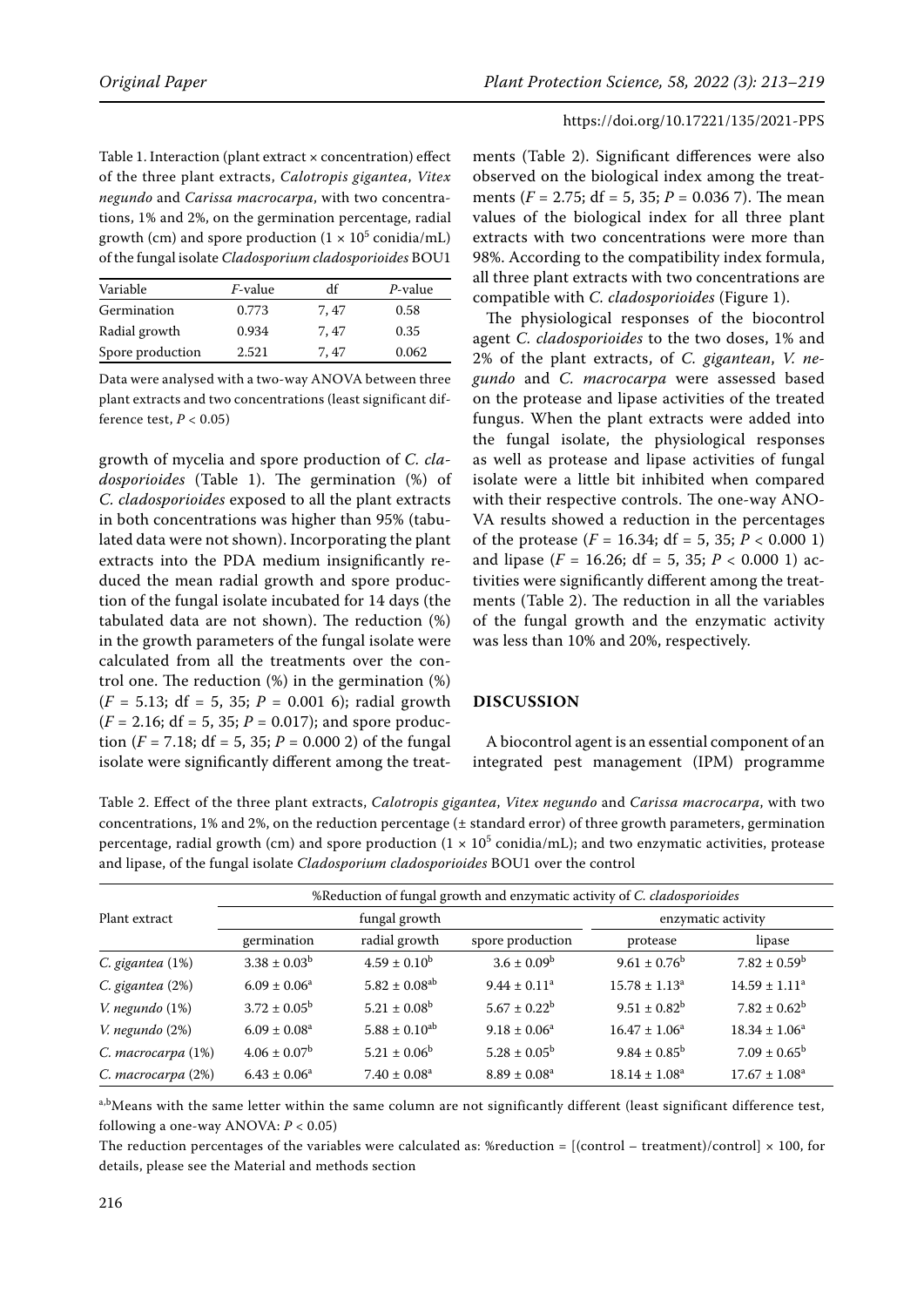



Figure 1. Biological index (*BI*) on the average (± standard error) of the *Cladosporium cladosporioides* isolate BOU1 with three plant extracts, *Calotropis gigantea* (CG), *Vitex negundo* (VN) and *Carissa macrocarpa* (CM), of two concentrations, 1% and 2%, according to Rossi-Zalaf et al. (2008) over the control

a-cMeans with the same letter within the same bar are not significantly different (least significant difference test, following a one-way ANOVA: *P* < 0.05)

The toxicity classifications are: *BI* between 0 and 41 = toxic; *BI* between 42 and 66 = moderately toxic and *BI* higher than 66 = compatible. All the *BI* values were more than 66; therefore, all the concentrations of the plant extracts are compatible with the fungal isolate *C. cladosporioides* BOU1

in multiple ecosystems that can provide more comprehensive management than any single approach in the IPM (Chidawanyika et al. 2012; Roubos et al. 2014). The integrated use of plant extracts with a biocontrol agent can enhance the efficacy of any insect pest control. When the *C. cladosporioides*  isolate was exposed to the both the 1% and 2% concentrations of the three plant extracts, *C. gigantea*, *V. negundo* and *C. macrocarpa*, the three major virulence parameters of the fungal isolate, viz. the conidia germination (%), radial growth of mycelia and spore production, were slightly affected. However, according to the value of the biological index, these two different types of pest control agents were compatible. An average mean value of the biological index ranging from 98.16 to 99.01 was observed in our study. A similar value in the biological index between a neem extract and *Beauveria bassiana* using the formula of Alves et al. (1998) ranged from 78.58 to 90.38 (Wisuda et al. 2019) and 68.7 to 86.6 (Nana et al. 2016). Based on the compatibility index using

the formula of Rossi-Zalaf et al. (2008), the values of the biological index ranged from 80.52 to 106.10 for *B. bassiana*; from 93.43 to 155.56 for *Isaria fumosorosea* and from 64.83 to 96.86 for *Metarhizium anisopliae* (Ribeiro et al. 2014).

The radial growth of the mycelia, conidial yield, mycelia dry weight and conidial viability were not affected by the aqueous leaf extract of *Calpurnia aurea* at all by the used concentrations of *M. anisopliae*. Therefore, that biocontrol agent was considered compatible with the *C. aurea* extract (Nana et al. 2016). A similar phenomenon was employed by Mohan et al. (2007) and Ribeiro et al. (2012) concerning *B. bassiana* with the *Azadirachta indica* extract. Ribeiro et al. (2014) reported that the three entomopathogenic fungi, *B. bassiana*, *I. fumosorosea* and *M. anisopliae* were compatible with the *Annona mucosa* Jacq. seed extract. On other hand, the higher concentration viz*.* 5% or greater than the 5% active ingredient of the commercial formulation of *A. indica* has a significant inhibitory effect on the germination, vegetative growth and conidiogenesis of *B. bassiana* (Castiglioni et al. 2003). The spore density and growth of *B. bassiana* increased from 6% to 17% and 19% to 23%, respectively, due to the addition of a neem extract on the fungal colony, meaning that the *B. bassiana*  was compatible with the neem extract (Wisuda et al. 2019). The different species of entomopathogenic fungus with different species of plant extract, viz. *B. bassiana* with a *V. negundo* L. extract (Sahayaraj et al. 2011); *M. anisopliae* with an *A. indica* L. extract (Schumacher & Poehling 2012); *Fusarium solani*, *M. robertsii*, *Nigrospora sphaerica* and *Penicillium citrinum* with an *A. indica* L. extract (Hernandez-Trejo et al. 2019); *B. bassiana* and *M. anisopliae* with *A. indica* L. and *Eucalyptus camaldulensis* D. extracts (Ali et al. 2018); *B. bassiana* and *M. brunneum* with *C. procera* and *Inula viscosa* extracts (Jaber et al. 2018) were also compatible. Considering the finding of these previous reports, our experimental findings suggest that BOU1 is compatible with extracts of the medicinal plants tested in this study.

The fungal growth, such as the radial growth, germination percentage and spore production of the biocontrol agent, is not enough to evaluate the virulence activity as, sometimes, the variation of these variables depend on environmental factors. Therefore, the combination of the fungal growth and the physiological mechanism is much better than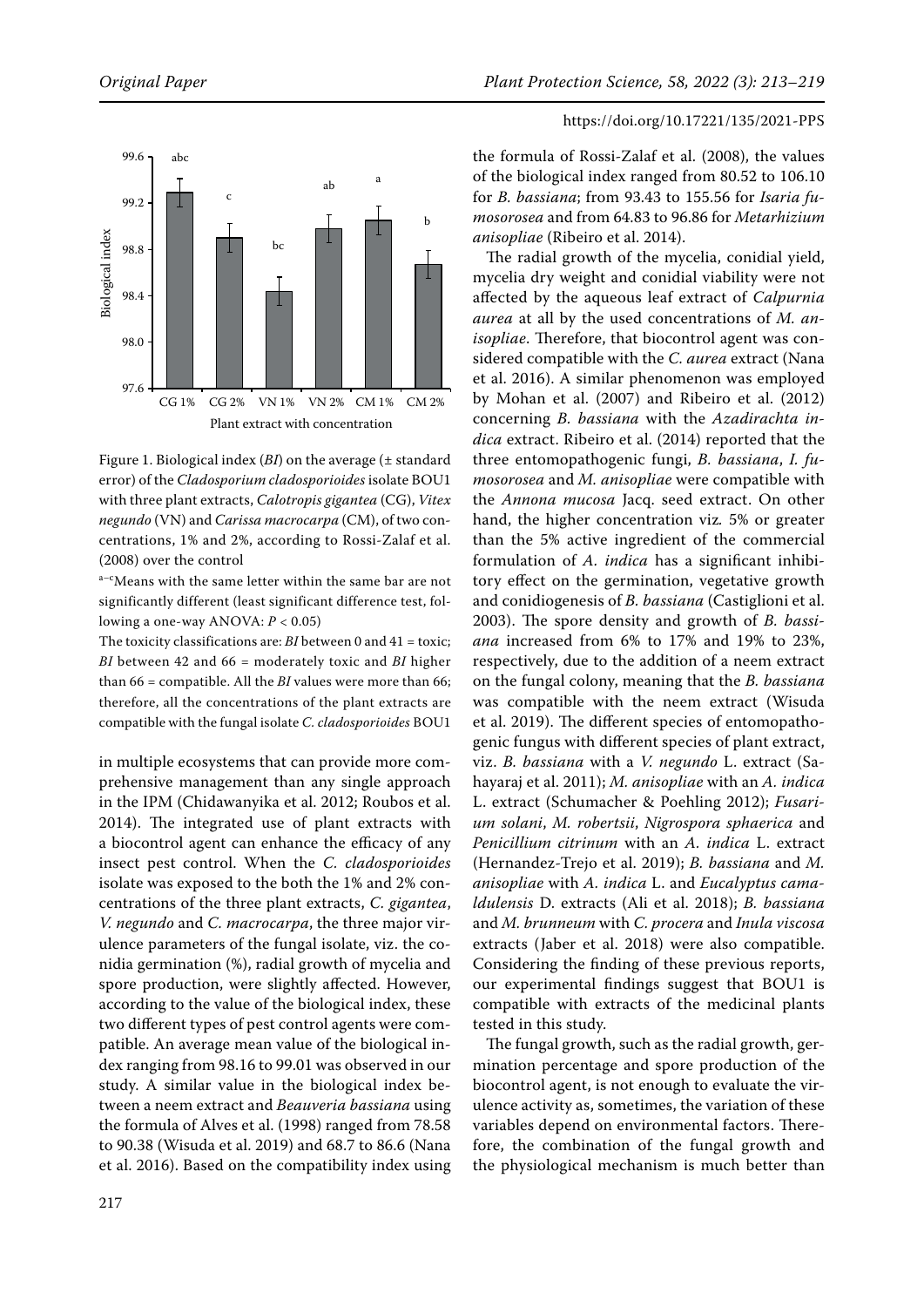as just a stand-alone. The internal activity, such as the enzymatic activity, indicates the aliveness of any living organism, like an entomopathogenic fungus, which was also found as a virulence indicator of a biocontrol agent (Castellanos-Moguel et al. 2007). The reduction in the protease and lipase activity of *C. cladosporioides* was as high as 18.14% and 18.34%, respectively. These results indicate that the fungal isolate was not completely inhibited by the three plant extracts with two tested concentrations. Furthermore, the fungal enzymes were active enough in the presence of the plant extracts. Based on the mycelial growth, the spore germination and enzymatic activities of *C. cladosporioides* BOU1 in the presence of the MeOH extracts of three medicinal plants, viz. *C. gigantea*, *V. negundo* and *C. macrocarpa*, we conclude that BOU1 is compatible with the tested plant extracts.

**Acknowledgement:** This study is a part of the postdoctoral research of UGC Md. Touhidul Islam. MTI is grateful to the Bangladesh Open University for providing the study leave during this research.

### **REFERENCES**

- Alam M.A., Habib M.R., Nikkon F., Khalequzzaman M., Karim M.R. (2009): Insecticidal activity of root bark of *Calotropis gigantea* L. against *Tribolium castaneum*  (Herbst). World Journal of Zoology, 4: 90–95.
- Ali S., Farooqi M.A., Sajjad A., Ullah M.I., Qureshi A.K., Siddique B., Waheed W., Sarfraz M., Asghar A. (2018): Compatibility of entomopathogenic fungi and botanical extracts against the wheat aphid, *Sitobion avenae* (Fab.) (Hemiptera: Aphididae). Egyptian Journal of Biological Pest Control, 28: 97. doi: 10.1186/s41938-018-0101-9
- Alves S.B., Moino A. Jr., Almeida J.E.M. (1998): Produtos fitossanitarios entomopatogenos. In: Alves S.B. (ed.). Controle Microbiano de Insetos. Piracicaba, FEALQ: 217–238. Portuguese.
- Asi M.R., Bashir M.H., Afzal M., Ashfaq M., Sah S.T. (2010): Compatibility of entomopathogenic fungi, *Metarhizium anisopliae* and *Paecilomyces fumosoroseus* with selective insecticides. Pakistan Journal of Botany, 42: 4207–4214.
- Baky N.F.A., Salam A.H.A. (2003): Natural incidence of *Cladosporium* spp. as a biocontrol agent against whiteflies and aphids in Egypt. Journal of Applied Entomology, 127: 228–235.
- Baltazar M.T., Dinis-Oliveira R.J., Bastos M.D.L., Tsatsakis A.M., Duarte J.A., Carvalho F. (2014): Pesticides exposure

as etiological factors of Parkinson's disease and other neurodegenerative disease – A mechanistic approach. Toxicology Letters, 230: 85–103.

- Bedini S., Sarrocco S., Baroncelli R., Vannacci G., Conti B. (2018): Pathogenic potential of *Beauveria pseudobassiana* as bioinsecticide in protein baits for the control of the medfly *Ceratitis capitata*. Bulletin of Insectology, 71: 31–38.
- Castellanos-Moguel J., González-Barajas M., Mier T., Reyes-Montes Mdel R., Aranda E., Toriello C. (2007): Virulence testing and extracellular subtilisin-like (Pr1) and tripsina-like (Pr2) activity during propagule production of *Paecilomyces fumosoroseus* isolates from whiteflies (Homoptera: Aeyrodidae). Revista Iberoamericana de Micología, 24: 62–68.
- Castiglioni E., Vendramin J.D., Alves S.B. (2003): Compatibility between *Beauveria bassiana* and *Metarhizium anisopliae*  with Nimkol-L in the control of *Heterotermes tenuis*. Manejo Integrado de Plagas y Agroecología, 69: 38–44.
- Chandrasekaran T., Thyagarajan A., Santhakumari P.G., Pillai A.K.B., Krishnan U.M. (2019): Larvicidal activity of essential oil from *Vitex negundo* and *Vitex trifolia*on dengue vector mosquito *Aedes aegypti*. Journal of the Brazilian Society of Tropical Medicine, 52: e20180459. doi: 10.1590/0037-8682-0459-2018
- Chidawanyika F., Mudavanhu P., Nyamukondiwa C. (2012): Biologically based methods for pest management in agriculture under changing climates: Challenges and future directions. Insects, 3: 1171–1189.
- Gao T., Wang Z., Huang Y., Keyhani N.O., Huang Z. (2017): Lack of resistance development in *Bemisia tabaci* to *Isaria fumosorosea* after multiple generations of selection. Scientific Reports, 7: 42727. doi: 10.1038/srep42727
- Goettel M.S., Johnson D.L. (1994): Environmental impact and safety of fungal biocontrol agents. In: Lomer C.J., Prior C. (eds). Biological Control of Locusts and Grasshoppers. Wallingford, CAB International/IITA: 356–361.
- Habib M.R., Karim M.R. (2016): Chemical characterization and insecticidal activity of *Calotropis gigantea* L. flower extract against *Tribolium castaneum* (Herbst). Asian Pacific Journal of Tropical Disease, 6: 996–999.
- Haridasan P., Gokuldas M., Ajaykumar A.P. (2017): Antifeedant effects of *Vitex negundo* L. leaf extracts on the stored product pest, *Tribolium castaneum* H. (Coleoptera: Tenebrionidae). International Journal of Pharmacy and Pharmaceutical Sciences, 9: 17–22.
- Hernandez-Trejo A., Estrada-Drouaillet B., Lopez-Santillan J.A., Rios-Velasco C., Varela-Fuentes S.E., Rodriguez-Herrera R., Osorio-Hernandez E. (2019): *In vitro* evaluation of native entomopathogenic fungi and neem (*Azadiractha indica*) extracts on *Spodoptera frugiperda*. International Journal of Experimental Botany, 88: 47–54.